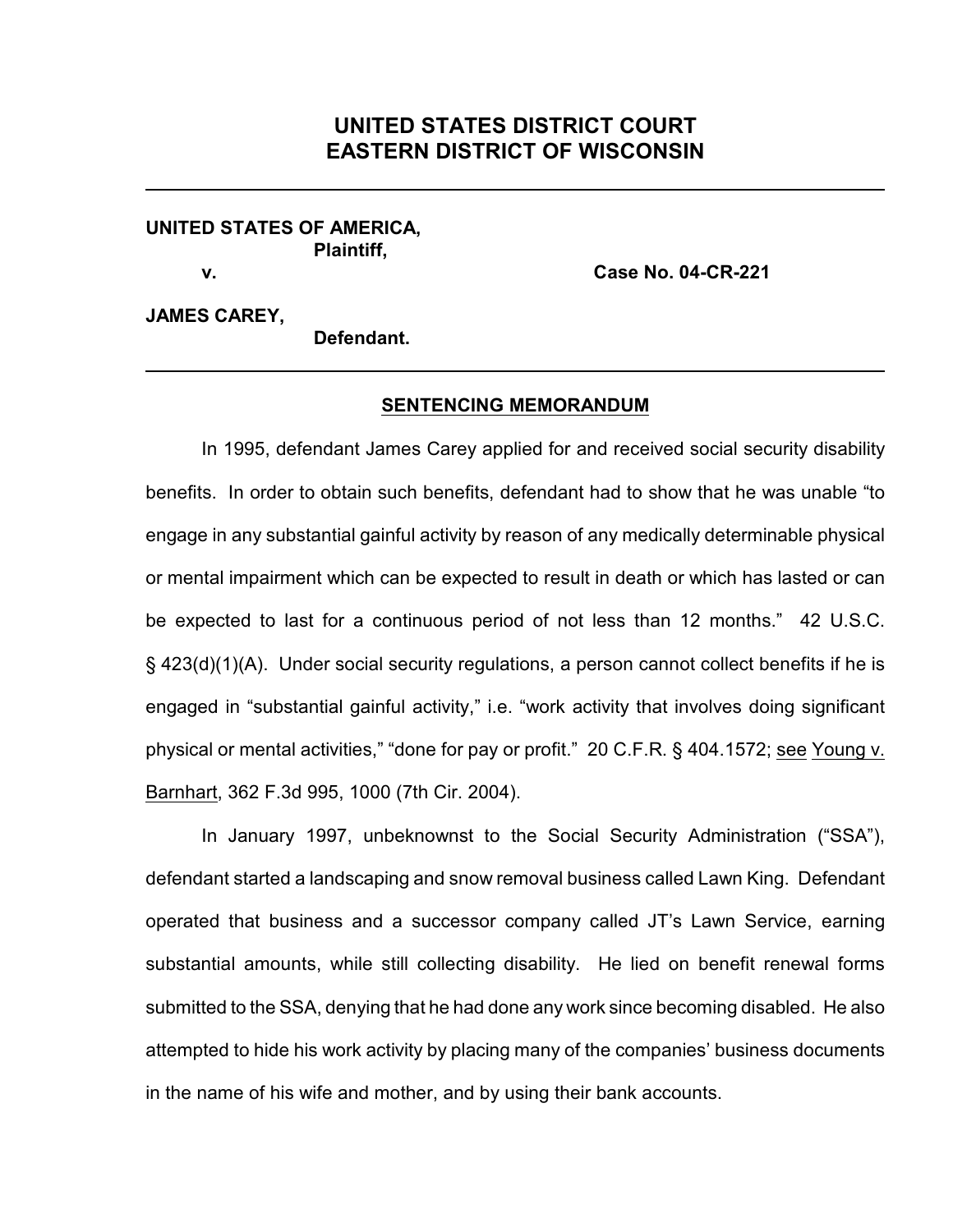In 2004, defendant's estranged wife contacted the SSA and reported defendant's fraud. In September 2004, the SSA cut off his benefits, but by then he had improperly collected \$159,078.20.

The government charged defendant in a five count indictment with three counts of wire fraud under 18 U.S.C. § 1343, based on his receipt of electronically deposited disability payments, and two counts of making false statements to the SSA under 42 U.S.C. § 408(a)(3), based on his denials of having done any work since being awarded benefits. Pursuant to a plea agreement with the government, defendant agreed to plead guilty to one count of wire fraud.

The Probation Office prepared a pre-sentence report (PSR) in advance of sentencing, recommending an offense level of 13 (base level 6, U.S.S.G. § 2B1.1(a), plus 10 based on the amount of loss, § 2B1.1(b)(1), and minus 3 for acceptance of responsibility, § 3E1.1), and a criminal history category of I. This produced an imprisonment range of 12-18 months.

However, prior to sentencing I advised the parties that the PSR had erroneously assigned a base level of 6 rather than 7. As I advised defendant during the plea colloquy, the count of conviction carried a statutory maximum penalty of 20 years (rather than 5 years as the PSR stated and plea agreement supposed), making defendant eligible for a base level of 7 under § 2B1.1(a)(1)(A).<sup>1</sup> This resulted in a final offense level of 14 and an imprisonment range of 15-21 months. Neither party objected to these revised guideline

 $1$ Section 2B1.1(a)(1) provides for a base level of 7 if the defendant was convicted of an offense referenced in the guideline, as wire fraud is, and the offense of conviction has a statutory maximum term of imprisonment of 20 years or more, as wire fraud does.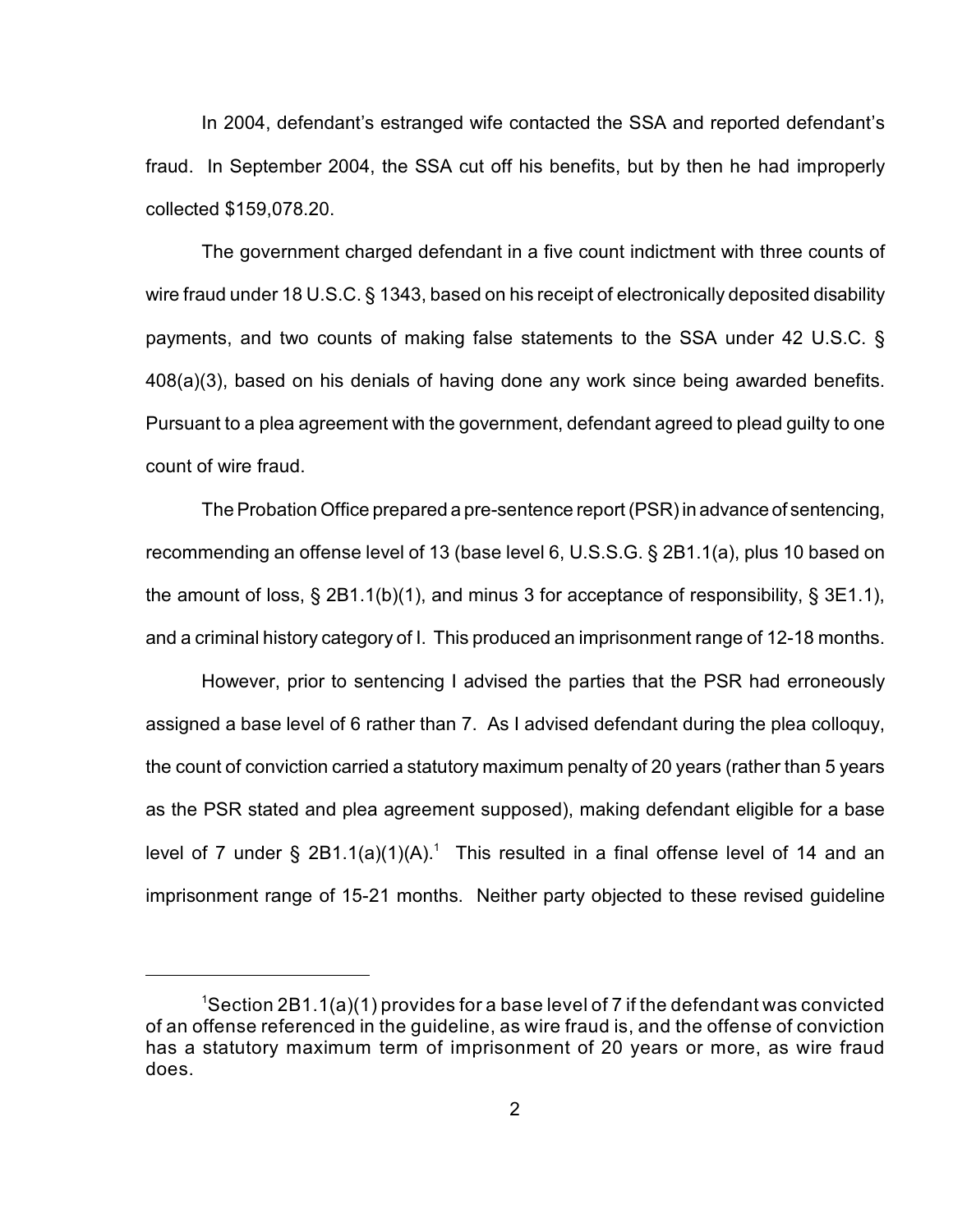calculations, and neither side requested a departure pursuant to the Sentencing

Commission's policy statements.

Therefore, I turned to the imposition of sentence in light of the factors set forth in 18

U.S.C. § 3553(a),<sup>2</sup> which are:

(1) the nature and circumstances of the offense and the history and characteristics of the defendant;

(2) the need for the sentence imposed–

 (A) to reflect the seriousness of the offense, to promote respect for the law, and to provide just punishment for the offense;

(B) to afford adequate deterrence to criminal conduct;

(C) to protect the public from further crimes of the defendant; and

 (D) to provide the defendant with needed educational or vocational training, medical care, or other correctional treatment in the most effective manner;

- (3) the kinds of sentences available;
- (4) the advisory guideline range;
- (5) any pertinent policy statements issued by the Sentencing Commission;
- (6) the need to avoid unwarranted sentence disparities; and
- (7) the need to provide restitution to any victims of the offense.

My task under § 3553(a) is to "impose a sentence sufficient, but not greater than necessary,

to comply with the purposes set forth in paragraph (2)." United States v. Galvez-Barrios, 355

F. Supp. 2d 958, 960 (E.D. Wis. 2005).

<sup>&</sup>lt;sup>2</sup>After United States v. Booker, 125 S. Ct. 738 (2005), a court will typically follow a three-step sentencing process. First, the court must determine the applicable advisory guideline range. Second, the court must determine whether, pursuant to the Sentencing Commission's policy statements, any departures from the advisory guideline range clearly apply. Finally, the court must determine the appropriate sentence in light of the factors set forth in 18 U.S.C. § 3553(a). United States v. Smith, 359 F. Supp. 2d 771, 772-73 (E.D. Wis. 2005).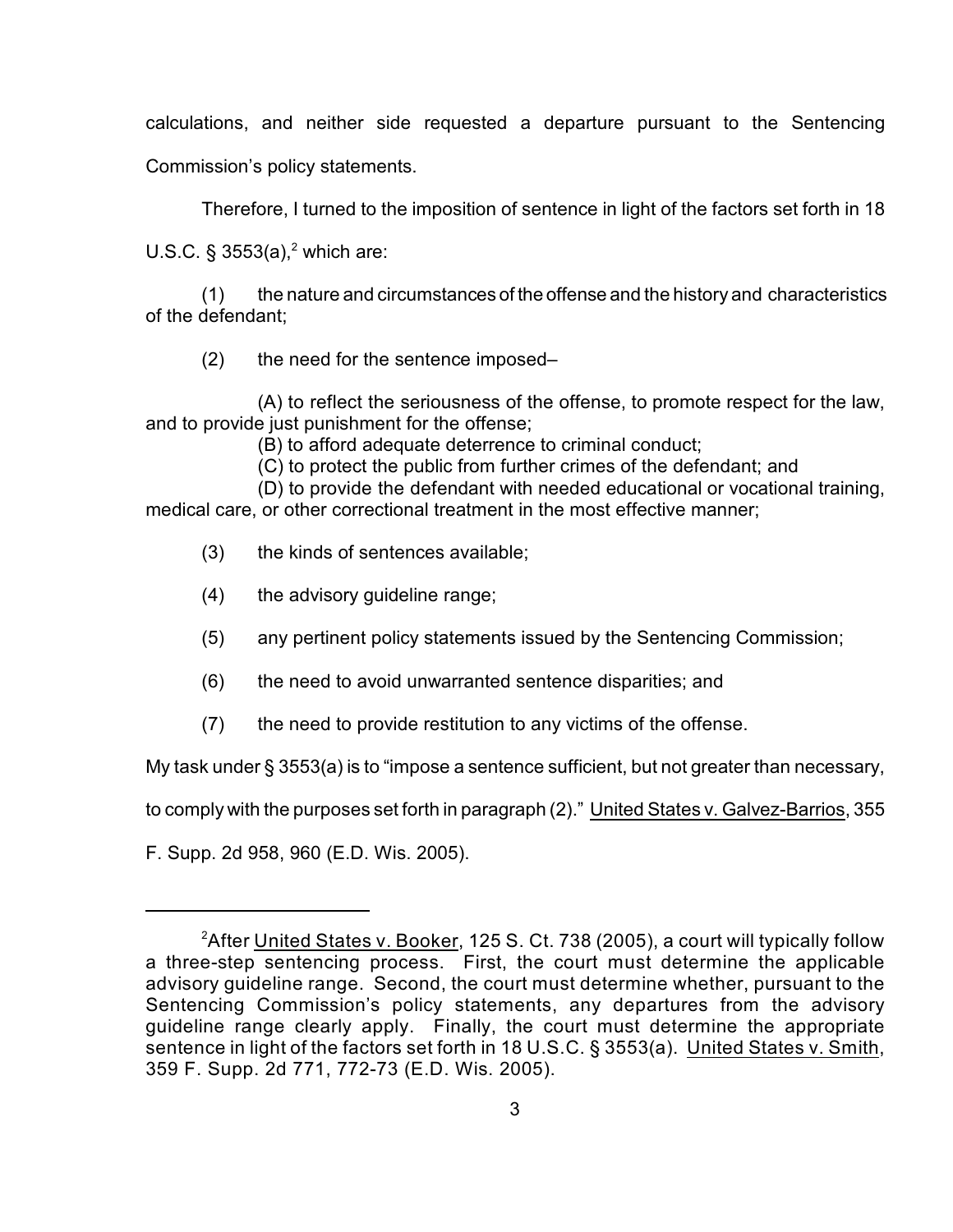I typically group the § 3553(a) factors into three categories: the nature of the offense, the history of the defendant, and the needs of the public and any victims. I analyze each category and in so doing consider the specific statutory factors under § 3553(a), including the advisory guidelines. United States v. Ranum, 353 F. Supp. 2d 984, 989 (E.D. Wis. 2005).

I first considered the nature of the offense. Defendant committed a non-violent crime, fraudulently obtaining social security benefits while working. Although eligible for benefits when he first applied – he did not lie on the initial application – defendant later started a profitable business and lied on subsequent benefit continuation forms. Defendant's efforts to conceal his business activities by, for example, depositing money into his wife and mother's bank accounts, constituted an aggravating factor. Further, as the investigating SSA agent indicated, social security programs depend on the honesty of the participants, and when someone takes advantage, as defendant did, both the taxpayers and those with genuine needs suffer.

To his credit, defendant did agree to plead guilty and accepted responsibility for his crime. He also agreed to sell his house, which was subject to forfeiture, and applied the proceeds – about \$6700 – to restitution.

I next considered defendant's character and background. He was 36 years old, divorced, and had two children who lived with him. He appeared to be a good and responsible father.

Defendant had one prior conviction for disorderly conduct, but it was too old to score criminal history points, and no other record.

4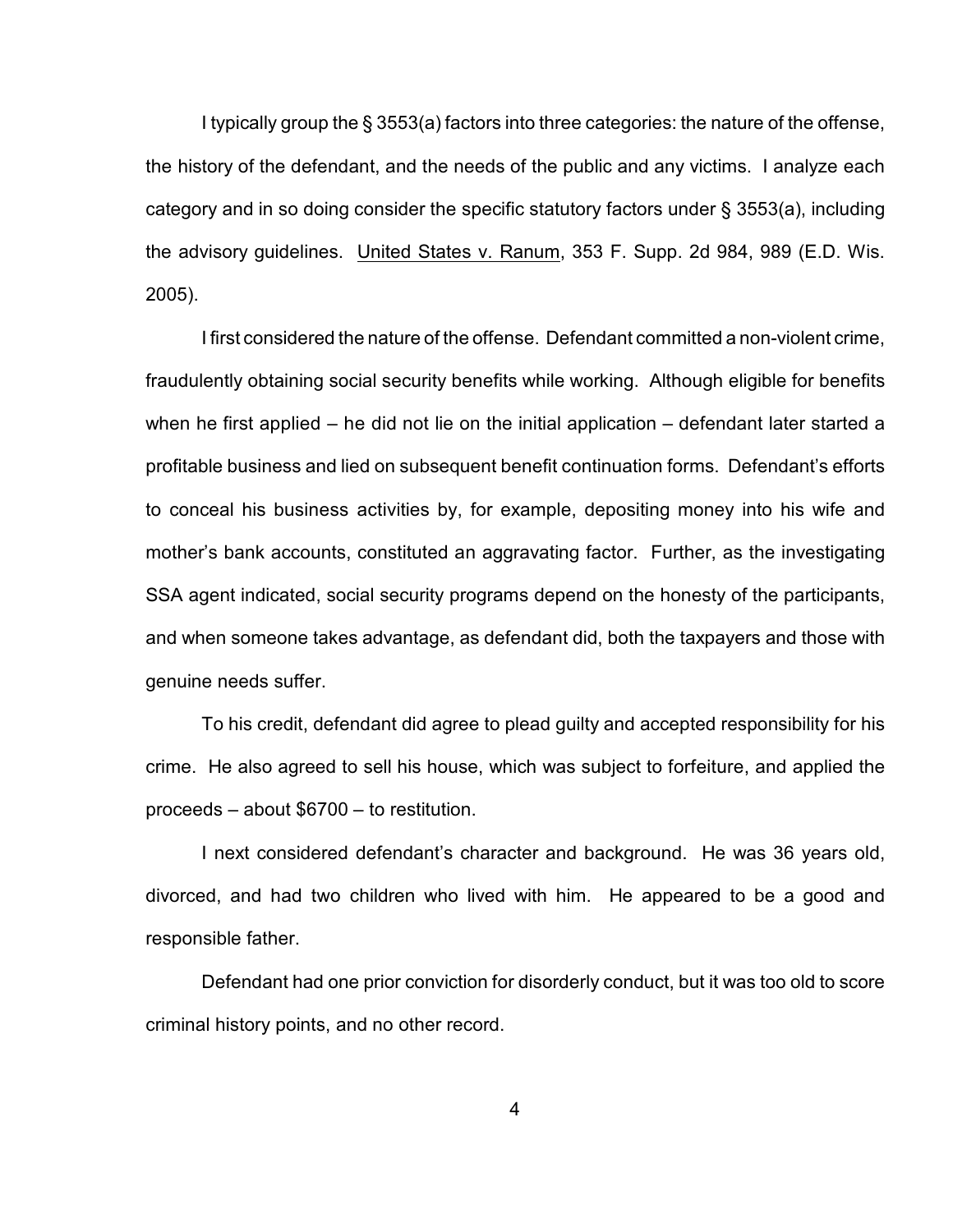Because of his disability, defendant had a limited employment record. However, his resumption of work led to the present charges. At the time of sentencing defendant was surviving on food stamps and assistance from his church and family.

Finally, I considered the needs of the public. Defendant posed no physical danger to anyone, and I believed that he was unlikely to re-offend. He owed a substantial amount of restitution, which he could more easily pay by remaining in the community. However, I concluded that a period of confinement was necessary to reflect the seriousness of the offense, promote respect for the law and deter others from similar misconduct.

As noted, the guidelines called for a term of 15-21 months, which I generally found reasonable under all of the circumstances. However, in order to avoid unwarranted disparity, I reduced the range just slightly. See 18 U.S.C. § 3553(a)(6). The government chose to prosecute this case under the wire fraud statute, as it had every right to do. However, in other similar cases in this district the government has prosecuted social security fraud under 18 U.S.C. § 641 (or 42 U.S.C. § 408(a)(3)). In fact, the day before I sentenced defendant, I sentenced another individual who had defrauded the SSA but who the government had prosecuted under § 641, which carries a 5 year maximum penalty and thus a base offense level of 6 rather than 7 under U.S.S.G. § 2B1.1(a). Likewise, 42 U.S.C. § 408(a)(3), under which the government proceeded in counts four and five, carries a 5 year maximum penalty and thus a base level of 6 under the guidelines. Had defendant been charged under § 641 or pleaded guilty to count four or five his base level, too, would have been 6. I did not believe that this defendant should receive a harsher sentence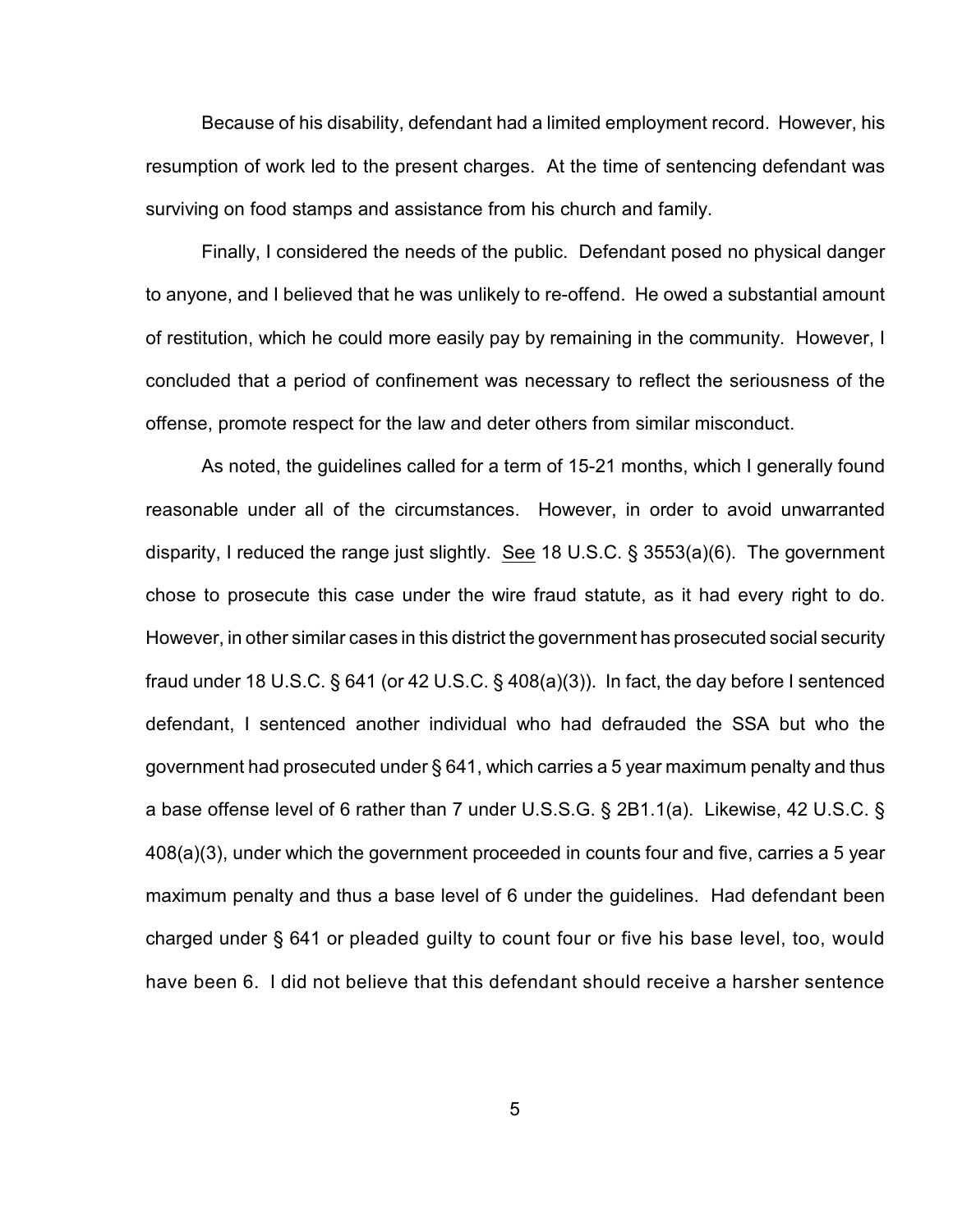based on the government's choice of statute. $3$  Therefore, I sentenced defendant as if the base level was 6. $4$ 

The resulting advisory range was 12-18 months, which I found reasonable. Defendant argued for a non-guideline sentence of probation with community confinement. However, given the nature of the offense and the need to deter others, I found that a sentence which did not include a substantial period of confinement would unduly depreciate the seriousness of the crime and would not satisfy the purposes of sentencing set forth in § 3553(a)(2). Therefore, I decided to impose a sentence within the modified range. Due to defendant's family situation, his minimal prior record, his efforts to pay restitution and the need to pay much more, I imposed a sentence of one year and one day, which I found sufficient, but not greater than necessary. I also ordered defendant to make restitution to the SSA and serve a three-year supervised

 $3$ The government did not intend to treat the present defendant differently than others. In fact, in their plea agreement the parties erroneously pegged the statutory maximum for the count of conviction at 5 years and the base offense level at 6. During the plea colloquy, I advised defendant that his maximum exposure was 20 years, but the mis-stated penalty was repeated in the PSR. Further, the government did not object at sentencing to treating the base level as 6.

<sup>&</sup>lt;sup>4</sup>Some have asked why, when use of the guidelines leads to sentence disparity, the answer is to impose the lesser of two potentially applicable sentences. See, e.g., United States v. Tabor, No. 4:01CR3125, 2005 U.S. Dist. LEXIS 6649, at \*22-23 (D. Neb. Apr. 18, 2005) (asking why, in response to the disparity between crack and powder cocaine penalties, the court should not punish powder cocaine defendants more harshly rather than reducing the sentence for crack defendants). The answer lies in the so-called "parsimony provision." 18 U.S.C. § 3553(a) ("The court shall impose a sentence sufficient, but not greater than necessary, to comply with the purposes set forth in paragraph (2) of this subsection."). When two sufficient and reasonable sentences are potentially applicable, the statute directs the court to choose the lesser one.